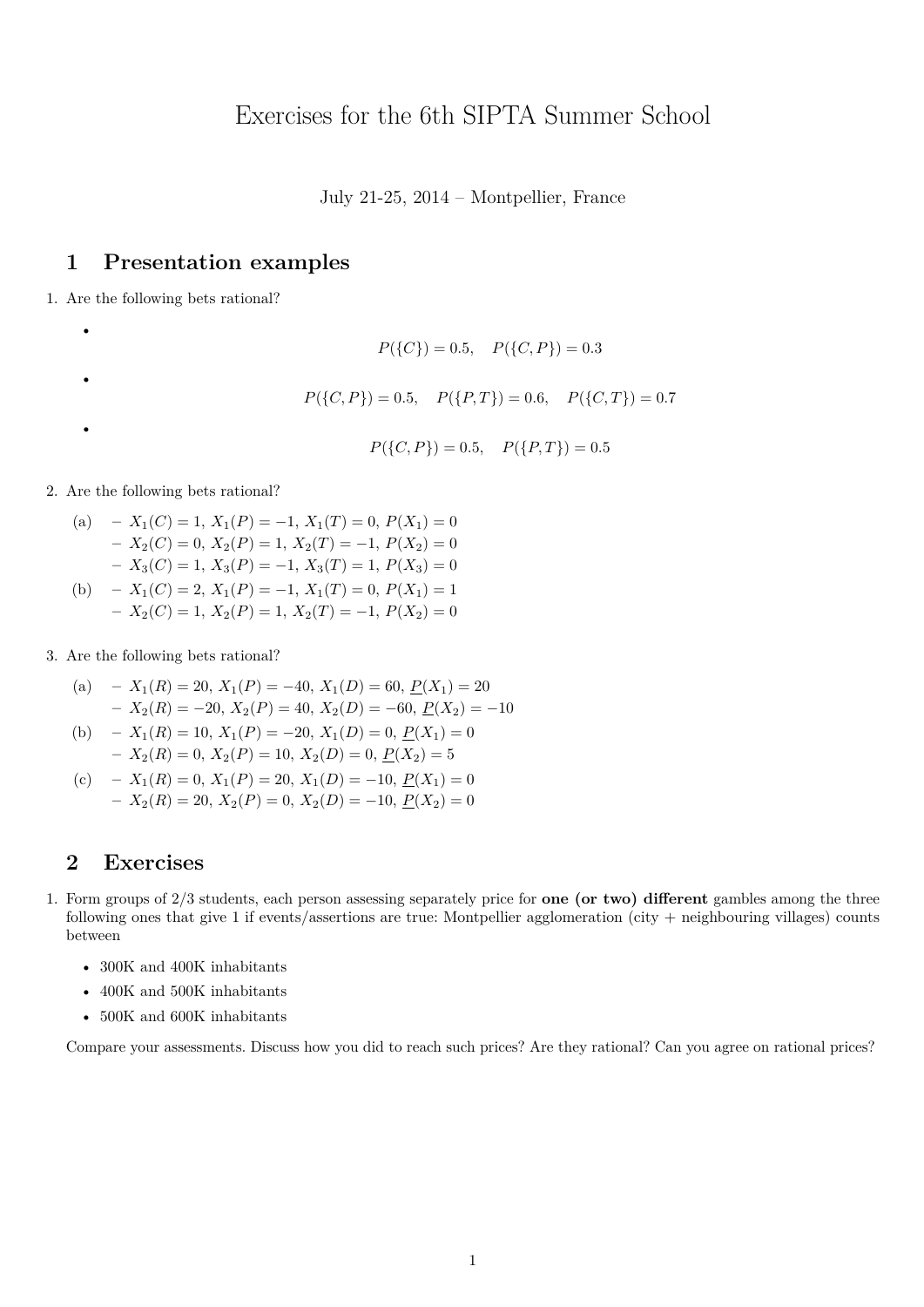## 2. Represent the assessments

- $X_1(C) = 1, X_1(P) = -1, X_1(T) = 0, P(X_1) = 0$
- $X_2(C) = 0, X_2(P) = 1, X_2(T) = -1, P(X_2) = 0$
- $X_3(C) = 1, X_3(P) = -1, X_3(T) = 1, P(X_3) = 0$

and

- $X_1(C) = 2$ ,  $X_1(P) = -1$ ,  $X_1(T) = 0$ ,  $P(X_1) = 1$
- $X_2(C) = 1, X_2(P) = 1, X_2(T) = -1, P(X_2) = 0$

In a geometric way, and check in this way that they are rational or not

3. John is planning to bet on the winner of the Formula 1 championship.



- (a) Determine the set of probabilities compatible with his beliefs, if he thinks that:
	- **–** Only one of Rosberg, Hamilton, Alonso or Vettel can win.
	- **–** The probability of Hamilton winning is at least twice as much of that of Alonso winning, and this is at least 1.5 times the probability of Vettel winning.
	- **–** Rosberg has exactly the same probability of winning than Hamilton.
- (b) They offer him a bet with reward 10 if Alonso wins, 5 if Vettel wins, and -3 if either Rosberg or Hamilton win. According to his beliefs, which are the minimum and maximum expected gains? Should he accept this bet or not?
- 4. Before jumping off the wall, Humpty Dumpty tells Alice the following:

"I have a farm with pigs, cows and hens. There are at least as many pigs as cows and hens together, and at least as many hens as cows. How many pigs, cows and hens do I have?"



- (a) Determine the set of probabilities compatible with these assessments.
- (b) Can we express them using lower and upper probabilities of events?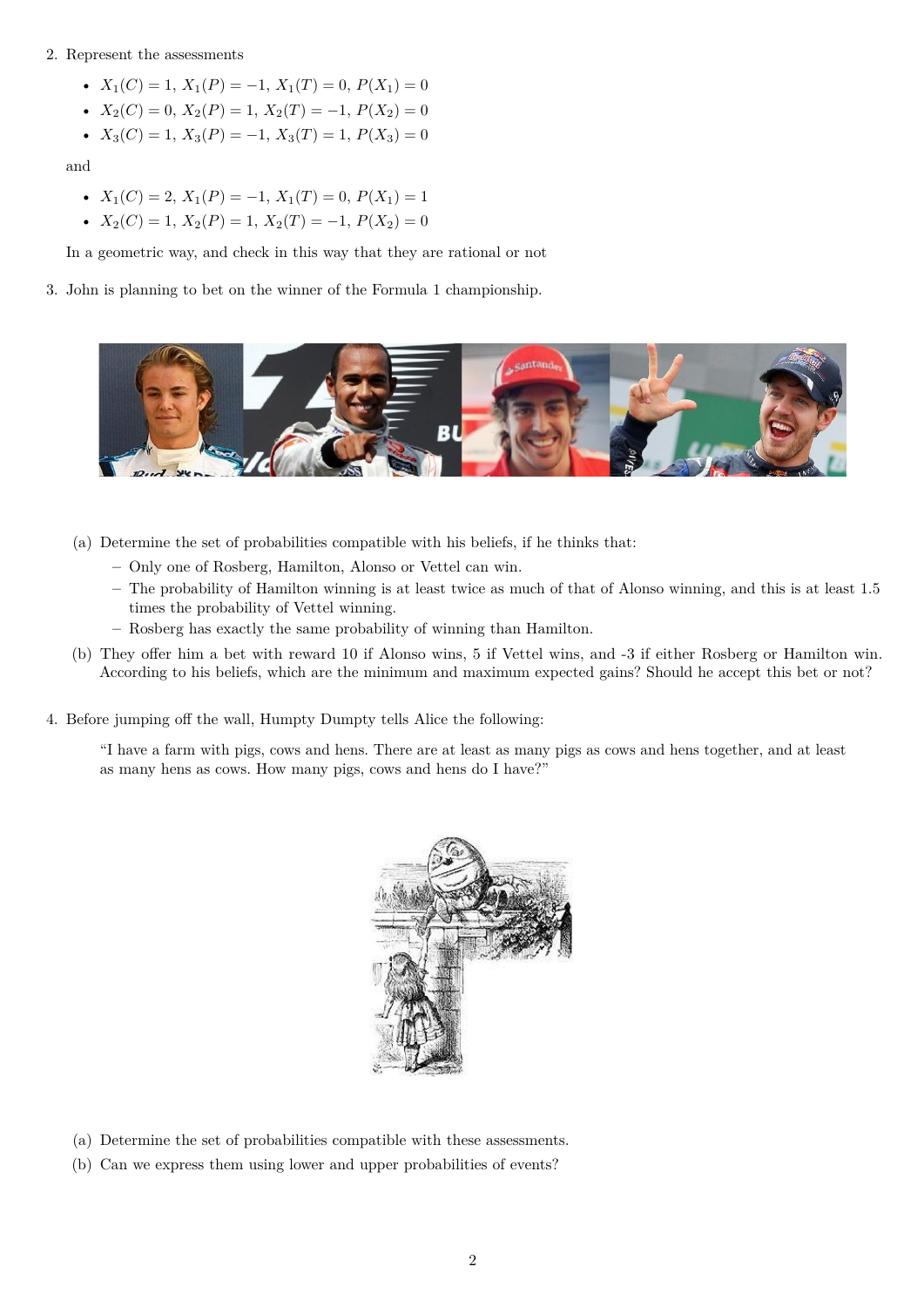Before going away, Humpty Dumpty tells Alice the following:

I see you have some money with you. If you give me a coin, we will wait till an animal come out of the barn, and:

- I will give you 1 if a pig comes out
- I will give you 4 if a hen comes out
- you will give me 1 if a cow comes out

Will Alice accept the gamble? Would she have accepted if she retained only the lower/upper probabilities?

- 5. Consider an urn with 10 balls, of which 3 are red, and the other 7 are either blue or yellow.
	- (a) Determine the set  $M$  of linear previsions that represent the possible compositions of the urn.
	- (b) Which are the extreme points of this set?
	- (c) What are the lower and upper probabilities that the ball selected is blue?
	- (d) Let *X* be a gamble given by  $X(\text{blue}) = 50$ ,  $X(\text{red}) = 100$ ,  $X(\text{yellow}) = 300$ . What is the lower prevision of *X*?
	- (e) Do the same for an arbitrary gamble *Y* .
- 6. Consider  $\Omega = \{1, 2, 3\}$ , and the gambles and lower previsions given by

$$
X_1(1) = 1
$$
,  $X_1(2) = 2$ ,  $X_1(3) = 3$   
\n $X_2(1) = 3$ ,  $X_2(2) = 2$ ,  $X_3(3) = 1$ 

Assume we make the assessments  $P(X_1) = 2 = P(X_2)$ .

- (a) Do these assessments avoid sure loss?
- (b) Compute their natural extension on the gamble *Y* given by  $Y(1) = 0, Y(2) = 1 = Y(3)$ .
- 7. Let  $\underline{P}_A$  be the vacuous lower prevision relative to a set *A*, given by the assessment  $\underline{P}_A(A) = 1$ .
	- (a) Does it avoid sure loss?
	- (b) Prove that the natural extension  $\underline{E}$  of  $\underline{P}_A$  is equal to the vacuous lower prevision relative to A:

$$
\underline{E}(X) = \underline{P}_A(X) = \inf_{\omega \in A} X(\omega),
$$

for any  $X \in \mathcal{L}(\Omega)$ .

- (c) Is  $P_A$  coherent?
- 8. Consider a possibility space  $\Omega := \{a, b, c\}$  and a set of gambles  $\mathcal{K} := \{X_1, X_2\}$ , whose values are given as column vectors in the table:

$$
\begin{array}{ccc}\nX_1 & X_2 \\
a & 1 & 0 \\
b & \frac{1}{2} & 1 \\
c & 0 & \frac{1}{2}\n\end{array}
$$

The so-called vacuous lower prevision  $P_A$  relative to a subset A of  $\Omega$  is defined by  $P_A(X) \coloneqq \min_{\omega \in \Omega} X(\omega)$  for any gamble *X* on  $\Omega$ . We consider a number of lower previsions on  $\mathcal K$  defined by

$$
\underline{P}_1 := \underline{P}_X, \qquad \underline{P}_2 := \underline{P}_{\{a,b\}}, \qquad \underline{P}_3 := \underline{P}_{\{a\}}, \qquad \underline{P}_4 := \frac{1}{3}(\underline{P}_{\{a\}} + \underline{P}_{\{b\}} + \underline{P}_{\{c\}}),
$$

$$
\underline{P}_5 := \frac{3}{4}\underline{P}_{\{c\}} + \frac{1}{2}\underline{P}_{\{b\}}, \qquad \underline{P}_6 := \frac{1}{3}\underline{P}_{\{c\}} + \frac{2}{3}\underline{P}_{\{a,b\}}, \qquad \underline{P}_7 := \frac{3}{4}\underline{P}_{\{b\}} + \frac{1}{2}\underline{P}_{\{a\}}.
$$

Write the values attained by these lower previsions in a table (so a value for  $X_1$  and  $X_2$  in each column).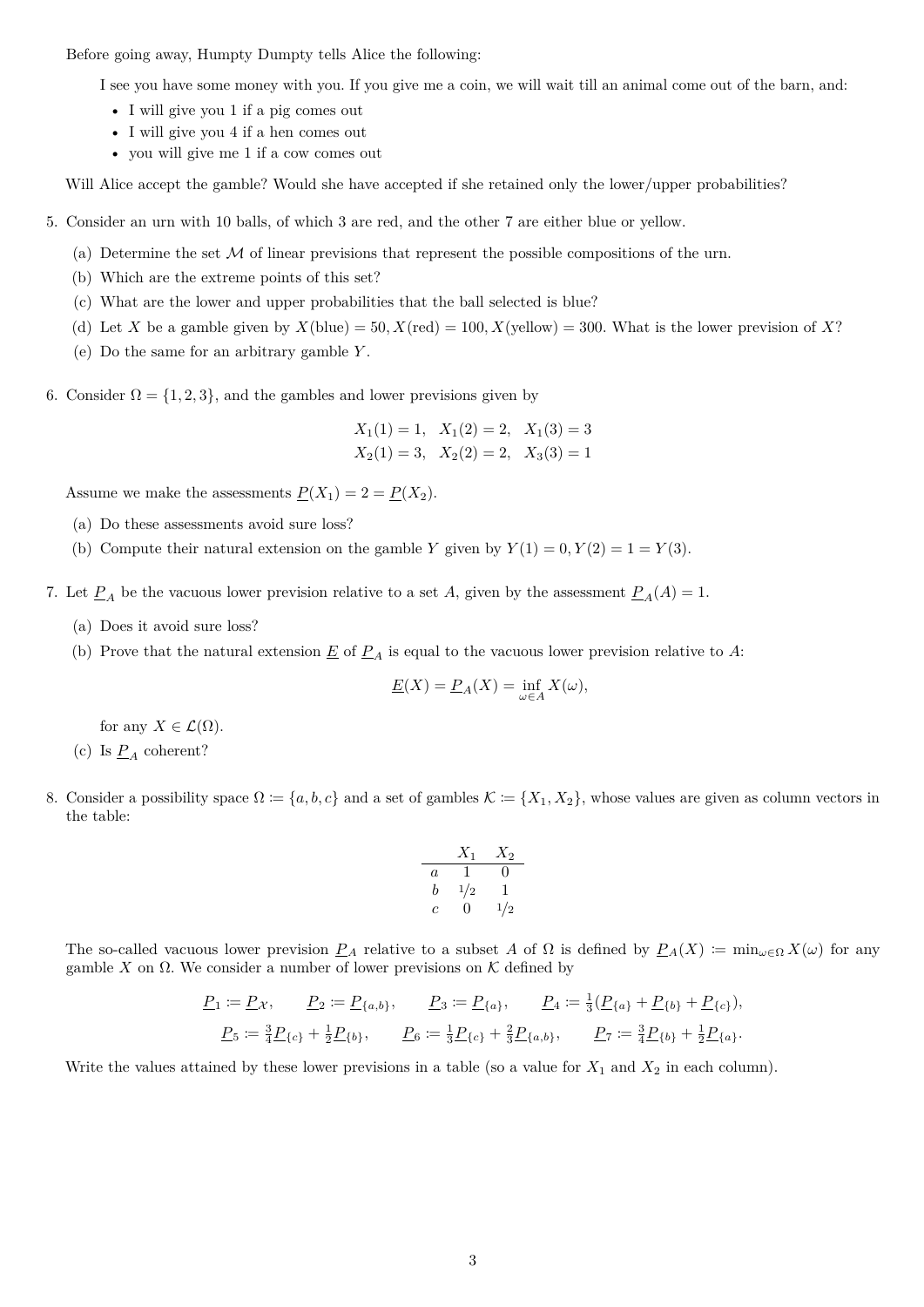9. Let  $\underline{P}$  be the lower prevision on a linear space of gambles  $\mathcal{L}(\Omega)$  given by

$$
\underline{P}(X) \coloneqq \frac{1}{2}(\min X + \max X)
$$

for all *X* on  $\Omega$ . Is it coherent? (Hint: test superadditivity for functions that sum up to a constant.)

- 10. Let P be a coherent lower prevision on  $\mathcal{L}(\Omega)$ , where  $\Omega = \{0, 1\}$ . Prove that P is a *linear-vacuous* mixture, i.e., that there is some  $\alpha \in [0,1]$  and a linear prevision *P* on  $\Omega$  such that  $\underline{P} = \alpha P + (1-\alpha)\underline{P}_{\Omega}$ .
- 11. Consider the lower prevision given by:

|       | X(a) | X(b) | X(c) | $\underline{P}(X)$ |
|-------|------|------|------|--------------------|
| $X_1$ |      |      |      | 0.5                |
| $X_2$ | 0    |      |      |                    |
| $X_3$ |      |      |      |                    |

- (a) Does it avoid sure loss? (Hint: Try to find a dominating linear prevision.)
- (b) Is it coherent? (Hint: Calculate the lower envelope of the set of linear previsions dominating *P*.)

## 12. Consider the assessments

- $X_1(R) = 0$ ,  $X_1(P) = 20$ ,  $X_1(D) = -10$ ,  $P(X_1) = 0$
- $X_2(R) = 20$ ,  $X_2(P) = 0$ ,  $X_2(D) = -10$ ,  $P(X_2) = 0$
- $X_3(R) = 200, X_3(P) = 100, X_3(D) = 40, P(X_3) = 120$

Answer these questions (in the order you deem fit)?

- 1. Do they avoid sure loss?
- 2. If yes, What are the extreme points of the associated
- 3. If yes to 1, Are they coherent?
- 4. If not to 3, which assessment(s) can be corrected?
- 13. Mr. Play-it-safe is planning his upcoming holidays in the Canary Islands, and he is taking into account three possible disruptions: an unexpected illness (A), severe weather problems (B) and the unannounced visit of his mother in law (C).



He has assessed his lower and upper probabilities for these events:

|                                      |     | $0.05 \pm 0.05$ | $0.2 \pm 0.5$ |     |
|--------------------------------------|-----|-----------------|---------------|-----|
| $\overline{\rm\scriptscriptstyle D}$ | 0.2 | 0.1             | 0.5           | 0.8 |

where *D* denotes the event 'Nothing bad happens'. He also assumes that no two disruptions can happen simultaneously.

- (a) Determine the set of probabilities compatible with the assessments above.
- (b) Are these lower probabilities coherent? If not, compute their natural extension.
- (c) What is the lower probability that something unexpected happens?